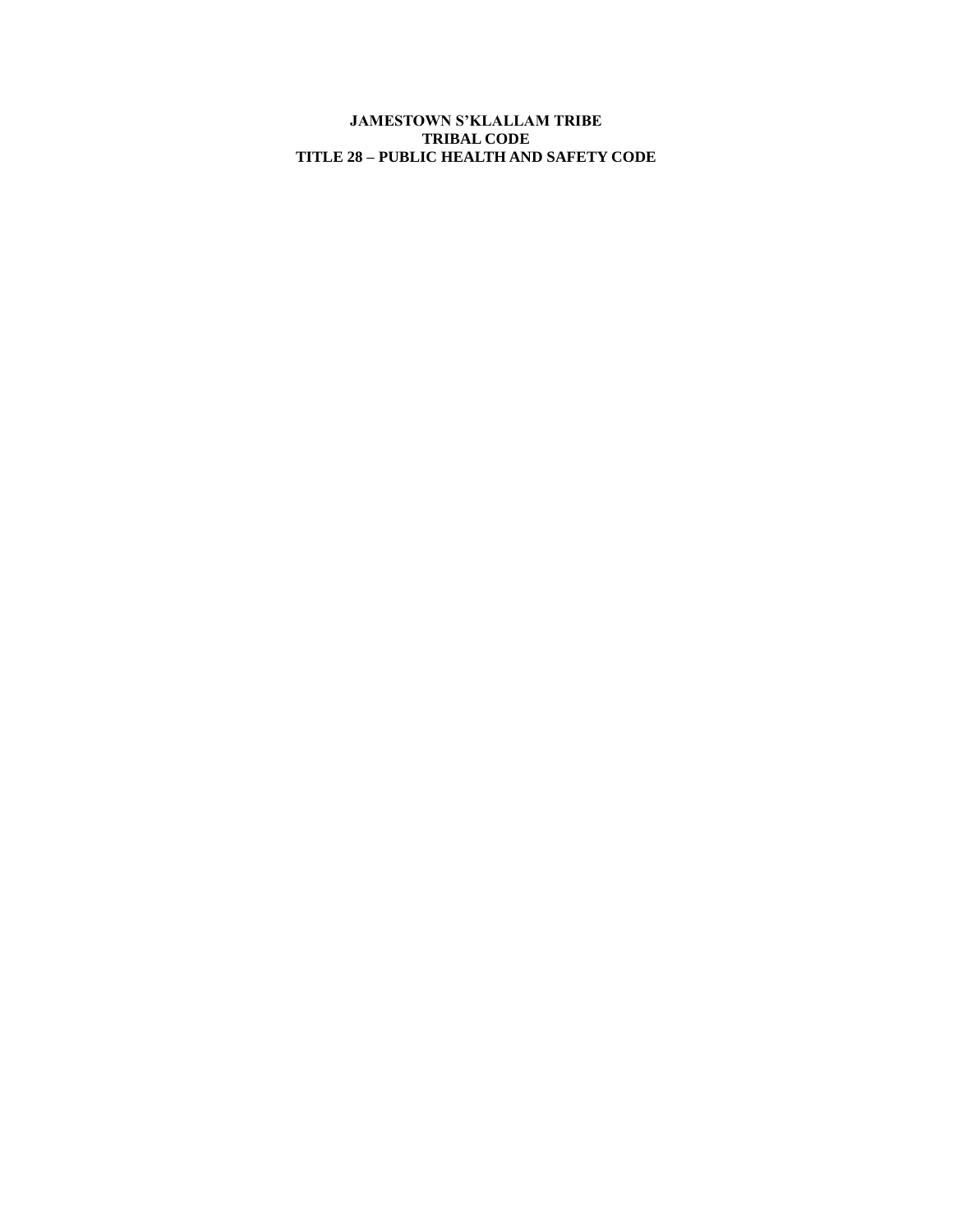**Chapters:**

**[Chapter 28.01 General](#page-2-0)**

**Chapter 28.02 [Public Health and Safety Committee](#page-4-0)**

**[Chapter 28.03 Tribal Food Code](#page-5-0)**

**Chapter 28.04 [Emergency Preparedness, Training, Response and Care](#page-7-0)**

**Chapter 28.05 [Control of Infectious Diseases and Vectors](#page-9-0)**

**Chapter 28.06 [Handling Hazardous Materials](#page-11-0)**

**Chapter 28.07 [Injury Prevention, Occupational Safety and Personal Protective Equipment](#page-12-0)**

**Chapter 28.08 [Commercial Diving Operations](#page-13-0)**

**Chapter 28.09 [Emergency Medical Care](#page-14-0)**

**Chapter 28.10 [Vehicle Operation](#page-15-0)**

**Chapter 28.11 [Public Health and Safety Plans](#page-16-0)**

**Chapter 28.12 [Miscellaneous Provisions](#page-17-0)**

**Chapter 28.13 [Codification and Amendments](#page-19-0)**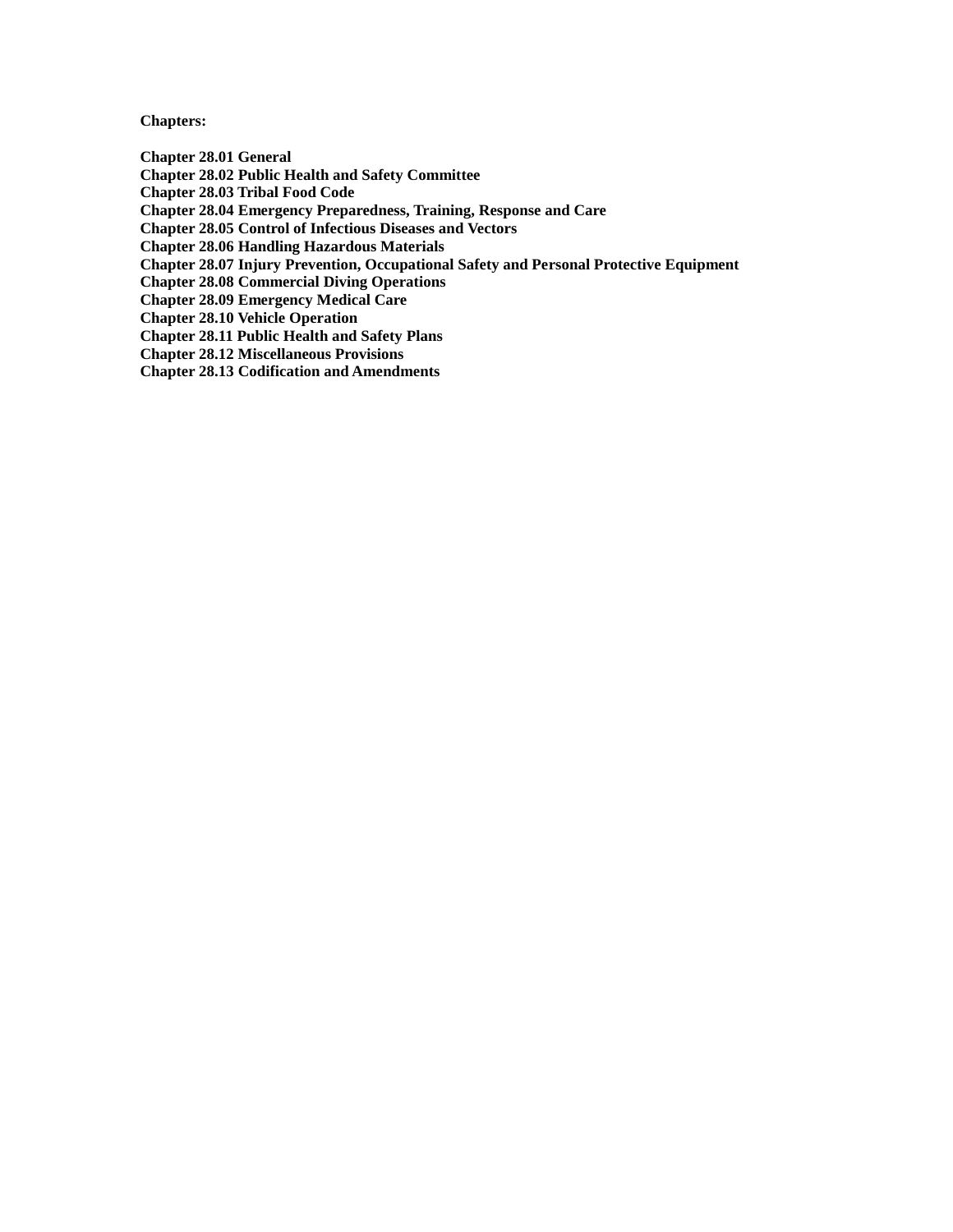## **Chapter 28.01 General**

<span id="page-2-0"></span>**Sections: Section 28.01.01 Purpose Section 28.01.02 Definitions**

#### **Section 28.01.01 Purpose**

This Title of the Tribal Code provides for a public health and safety code to cover certain activities that occur on the trust and reservation lands of the Jamestown S'Klallam Tribe and for other purposes.

For Tribal fee land and Tribal facilities on fee land, if a provision of this Title is stricter or more rigorous than the applicable state or federal requirement, then the provisions of this Title shall apply. Provisions of this Title not addressed by state or federal requirements shall apply to Tribal fee land and their associated facilities.

Some provisions of this Title are incorporated by reference from standard national and international codes and from the Revised Code of Washington, the Washington Administrative Code and the Clallam County Code.

This Title provides for minimum public health and safety standards to safeguard life, limb, public health and welfare by regulating and controlling: a) food preparation, handling, storage and vending; b) emergency preparedness and response; c) infectious diseases and their vectors; d) hazardous materials use, handling and storage; e) occupational related injuries; f) emergency medical care; g) facilities and equipment sanitation and disinfection; h) vehicle operation and maintenance; and i) fireworks.

Members of the Tribal staff charged with implementation of this Title shall cooperate and coordinate with other jurisdictions on investigations, inspections, surveys, reports and analyses that further the purposes of this Title and related national, state and local programs. Tribal staff shall further engage in training exercises with other jurisdictions, as appropriate, and provide or seek technical assistance, as the need arises. The Tribal programs implemented under this Title shall be consistent, to the degree necessary, with the programs of other jurisdictions to insure workability and interoperability while meeting any funding requirements, such as those under a grant program, which may be in effect. Provided, however, that nothing in this Title shall be construed as a waiver of the Tribe's sovereign immunity unless specifically granted pursuant to the provisions of the Tribal Code.

It shall be unlawful for any Person, as defined in this Title, to engage in any activity covered by this Title without complying with its provisions related to that activity, including any licensing or certification requirements.

#### **Section 28.01.02 Definitions**

The following definitions apply throughout this Title:

- A. "CCC" means the Clallam County Code;
- B. "CCFD3" means Clallam County Fire District 3;
- C. "CCSO" means the Clallam County Sheriff's Office, the official law enforcement entity on Tribal Non-Fee Land;
- D. "CEO" means the Chief Executive Officer of the Tribe or their designee;
- E. "COO" means the Chief Operations Officer of the Tribe or their designee;
- F. "FDA" means the United States Food and Drug Administration;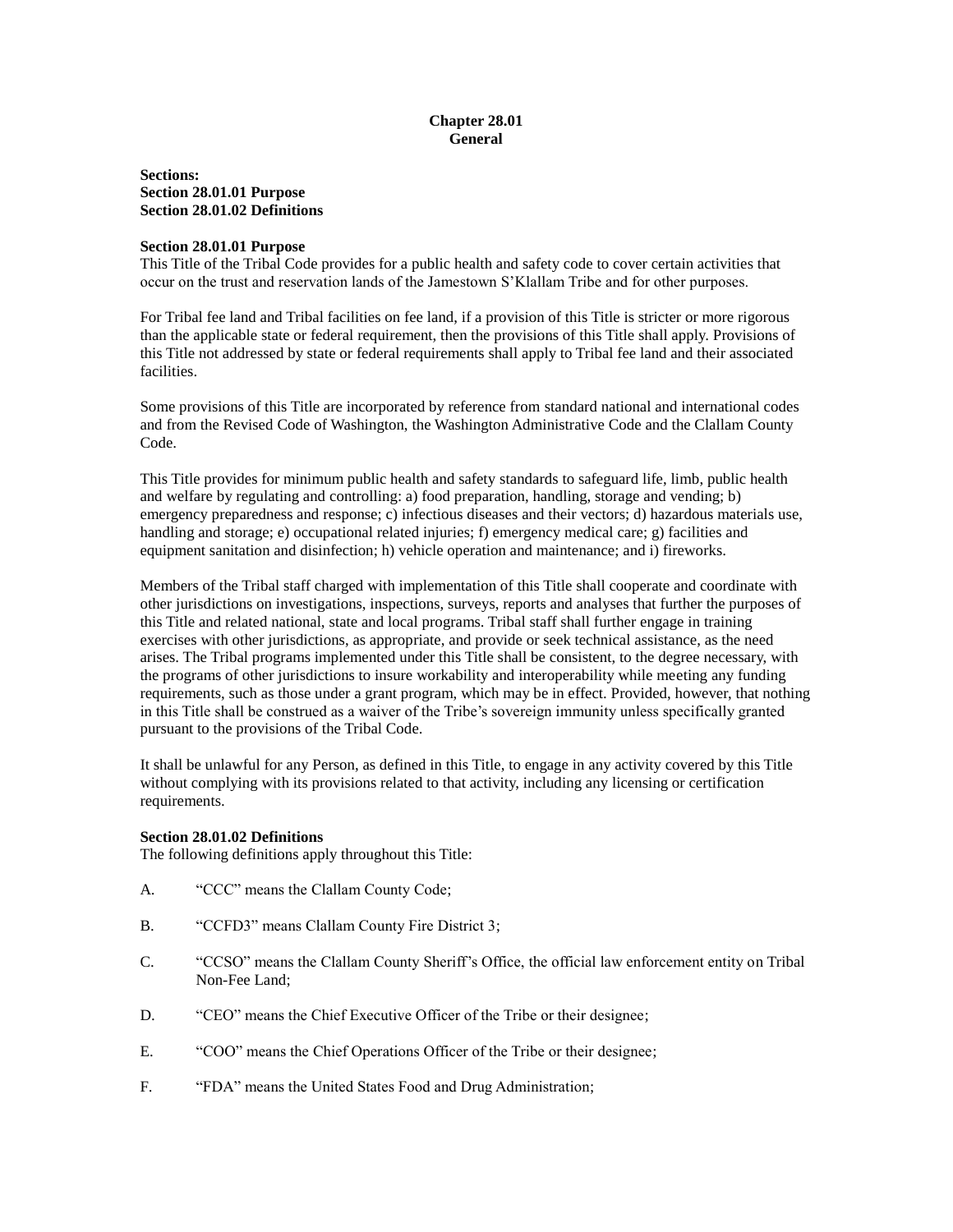- G. "Food Worker" means any individual working with unpackaged food, food equipment or utensils, or food-contact surfaces, who performs a variety of work involved in the preparation, serving, storage, delivery of food, and maintaining kitchen and dining areas in a clean and sanitary condition;
- H. "Food Worker Card" means the document issued by the Clallam County Department of Health to a certified Food Worker;
- I. "Person" means individuals, governmental entities, business entities and non-profit entities;
- J. "PHSC" means the Public Health and Safety Committee, a committee within the administrative offices of the Tribal government;
- K. "PHSP" means the Public Health and Safety Plan of the Tribe;
- L. "Tribal Non-Fee Land" means the trust and reservation lands of the Tribe;
- M. "Tribal Facilities" means any facilities of the Tribal government or a Tribal entity on Tribal Non-Fee Land and Tribal fee land;
- N. "RCW" means the Revised Code of Washington; and
- O. "WAC" means the Washington Administrative Code.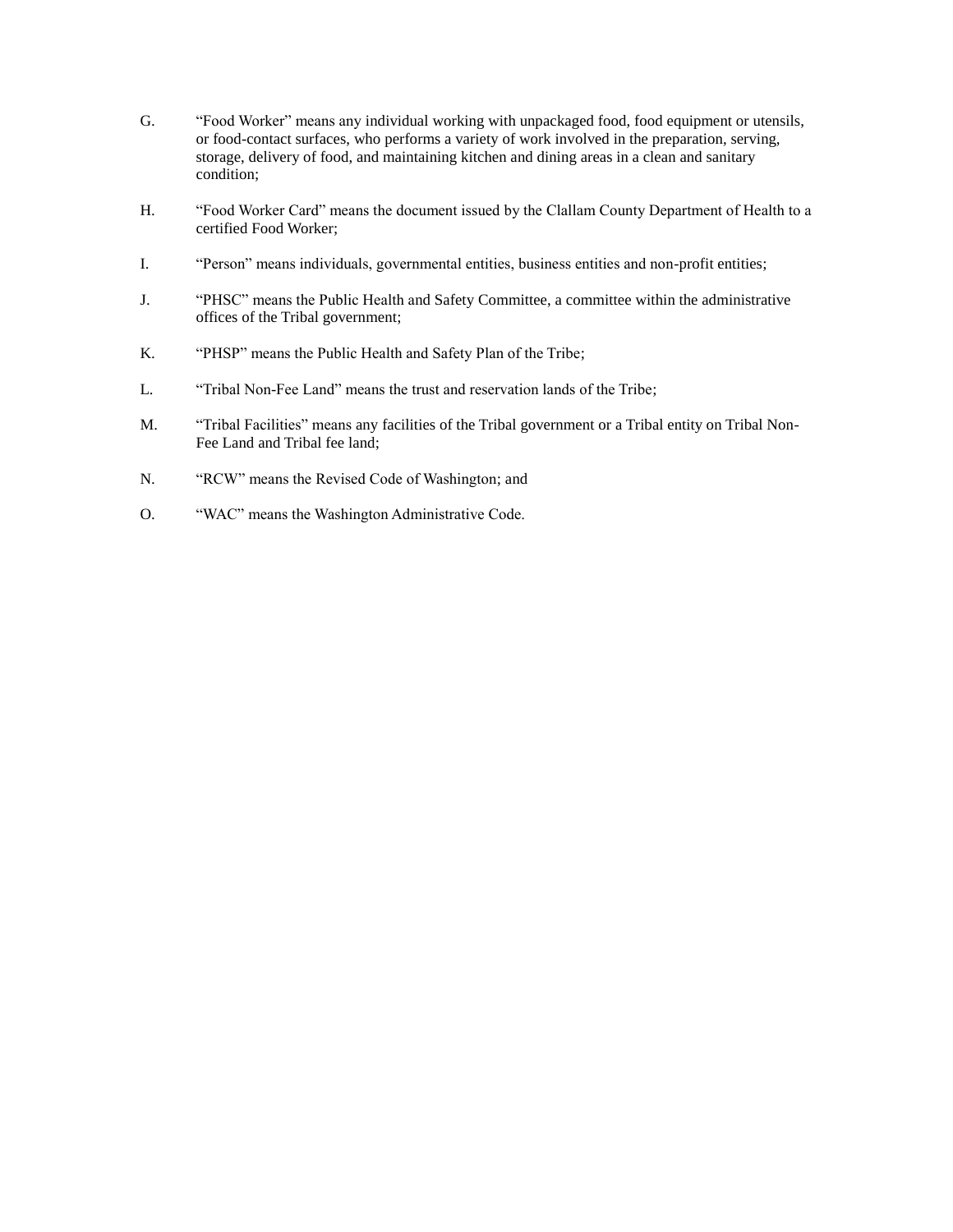## **Chapter 28.02 Public Health and Safety Committee**

## <span id="page-4-0"></span>**Sections: Section 28.02.01 Establishment of the Public Health and Safety Committee**

### **Section 28.02.01 Establishment of the Public Health and Safety Committee**

There is hereby established a Public Health and Safety Committee ("PHSC"), as an administrative committee of the Executive Committee, consisting of members of the Tribal staff, designated by the heads of the various Tribal departments and approved by the Executive Committee.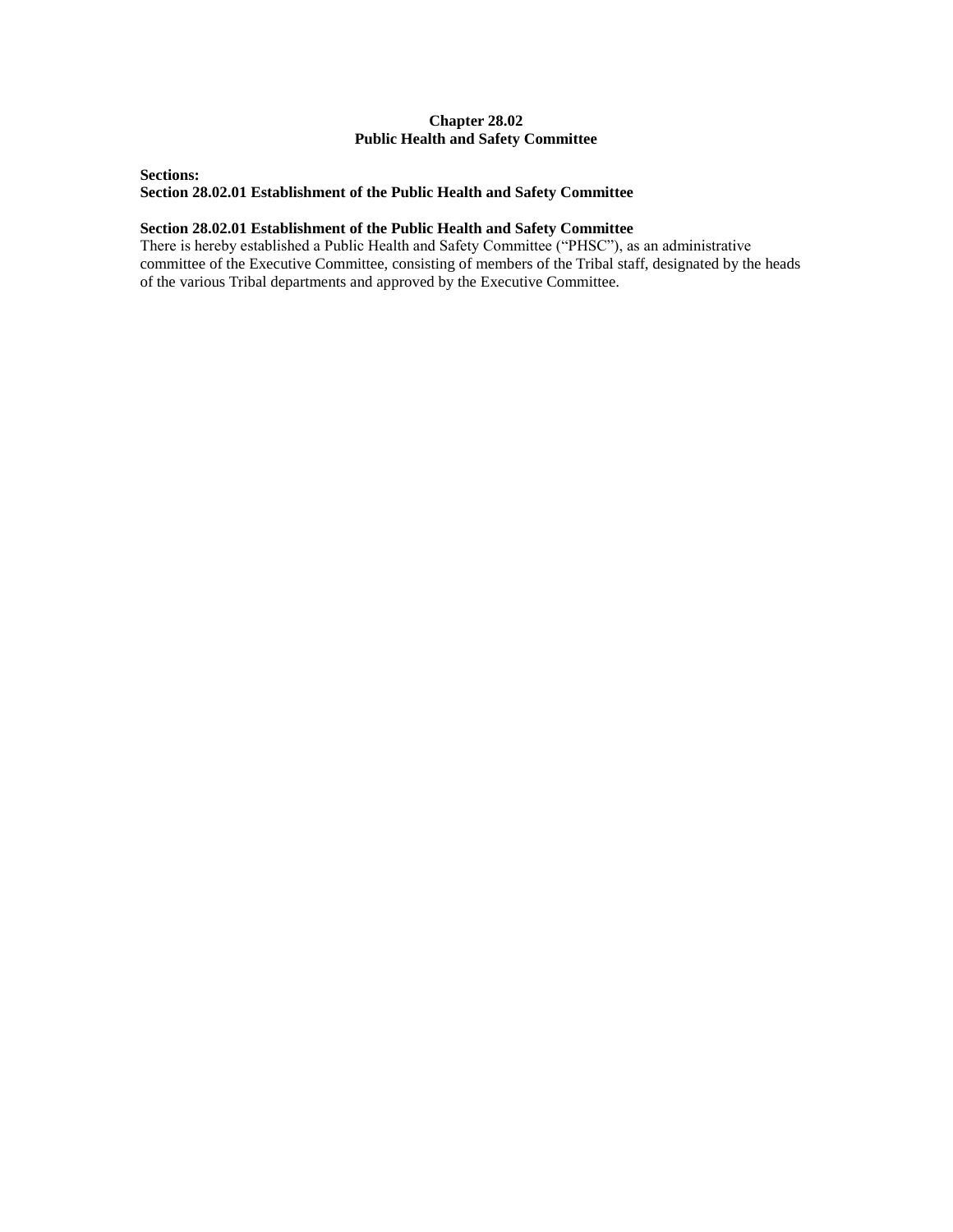## **Chapter 28.03 Tribal Food Code**

#### <span id="page-5-0"></span>**Sections:**

**Section 28.03.01 Codes Incorporated By Reference Section 28.03.02 Food Worker Card Section 28.03.03 Commercial Food Service Entities Section 28.03.04 Non-Commercial Food Service Entities Section 28.03.05 Miscellaneous Food Vendors Section 28.03.06 Inspections and Enforcement**

### **Section 28.03.01 Codes Incorporated By Reference**

- A. FDA Food Code, as amended from time-to-time, is hereby incorporated by reference into and made a part of this Title. Provided, however, that to the degree the provisions of WAC Chapter 246-215, as amended from time-to-time, modify the FDA Food Code, then the provisions of the WAC shall control.
- B. The provisions of WAC 246-417, as amended from time-to-time, related to requirements for food worker cards, is incorporated into and made a part of this Title by reference.
- C. This Title may amend or modify provisions of the FDA Food Code or state law, in which case this Title will control.

### **Section 28.03.02 Food Worker Card**

- A. All food handlers receiving compensation for their services, whether employees or contractors, operating on Tribal Non-Fee Land, shall have a current Food Worker Card issued by the Environmental Health Division of the Clallam County Department of Health and Human Services pursuant to the provisions of WAC 246-417.
- B. Volunteers working as food handlers on an irregular basis on Tribal Non-Fee Land and associated facilities, such as at a Tribal picnic, are not required to have a Food Worker Card. However, their activities shall be overseen at all times by a supervisor with a current Food Worker Card. Such supervisor may be an employee, contractor or unpaid volunteer of the Tribe.
- C. Written guidelines, covering proper food storage, handling and serving, as set forth in this Title and in incorporated codes, will be posted in each kitchen or food preparation area located in Tribal facilities on Tribal Non-Fee Land.

#### **Section 28.03.03 Commercial Food Service Entities**

- A. Commercial food service entities, such as restaurants and caterers operating on Tribal Non-Fee Land, shall be subject to the relevant provisions of this Title.
- B. Each Food Worker employed by an entity listed in subsection A., above, shall have a current Food Worker Card, as provided for in this Title.

#### **Section 28.03.04 Non-Commercial Food Service Entities**

Non-commercial food service entities operating under Tribal government programs, such as, the Tribe's Elder's Program, Children's Program, Teen Youth Group, or Food Bank Program, shall comply with the relevant provisions of this Title, including the requirement that Food Workers have a Food Worker Card. Each Department Director is responsible for verifying and ensuring current Food Worker Card status of their staff.

#### **Section 28.03.05 Miscellaneous Food Vendors**

A. Any Person who is a vendor of food products on Tribal Non-Fee Land shall comply with the requirements of this Title. This includes, but is not limited to, Tribal citizens or Tribal staff who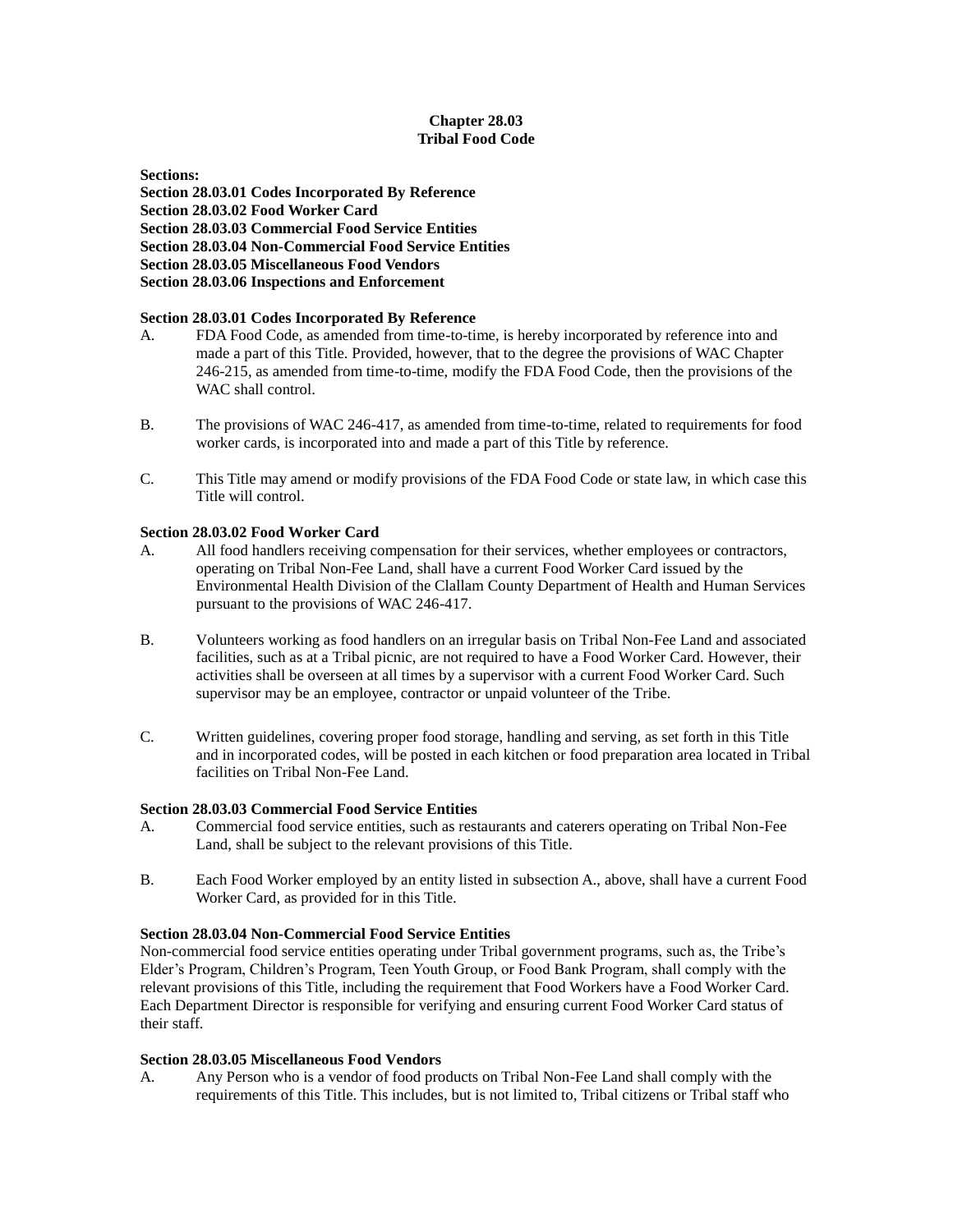are vendors of shellfish, fish, game meat, eggs, etc.

- B. Donated shellfish, fish or game meat to be served at a public event, or given to individuals, will be prepared, cut and stored in accordance with the relevant provisions of this Title and delivered by the Tribe, in accordance with the FDA Food Code or, if delivered fresh, properly stored and distributed under the supervision of a member of the Tribal staff with a current Food Worker card.
- C. Tribal staff or Tribal citizens who choose to purchase or accept donated shellfish, fish, or game meat for their own use from vendors not in compliance with this Title will do so at their own risk.
- D. Any Person who utilizes the facilities of the Tribe on a contract basis for the preparation of food shall comply with the relevant provisions of this Title. Tribal staff will ensure that any contracts covering the rental of Tribal facilities where food preparation will be permitted, reference the applicability of this Title to food preparation activities under those contracts.

#### **Section 28.03.06 Inspections and Enforcement**

- A. The Tribal staff shall engage food safety consultants, on an as-needed basis, to conduct periodic inspections of all facilities covered by this Title that are used for the preparation of food.
- B. The CEO may take appropriate actions, both administrative and judicial, as deemed appropriate and as warranted by circumstances and as recommended by the food safety consultant, to enforce the provisions of this Title.
- C. For situations in which an imminent threat to public health is thought to exist (e.g. a foodborne disease outbreak), the Clallam County Health Officer may be contacted as outlined in the Olympic Regional Tribal-Public Health Mutual Assistance Agreement (MAA) for technical consultation and/or assistance in recommending actions to abate the public health threat on Tribal Non-Fee Land.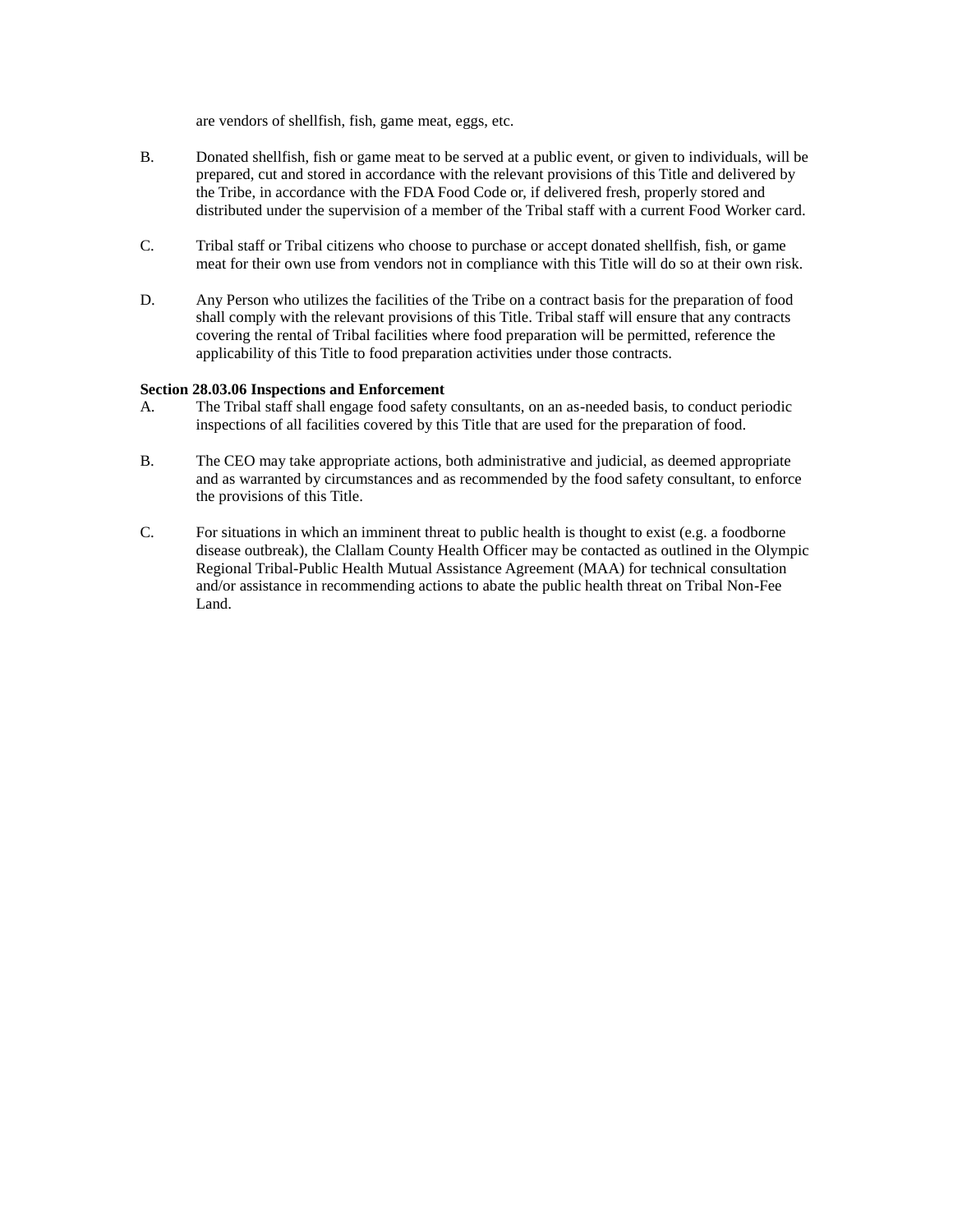## **Chapter 28.04 Emergency Preparedness, Training, Response and Care**

<span id="page-7-0"></span>**Sections:**

**Section 28.04.01 Service and Maintenance of Public Health and Safety Related Equipment Section 28.04.02 Employee Safety Training Section 28.04.03 Clallam County Emergency and Law Enforcement Services Section 28.04.04 Miscellaneous Emergency Preparedness Provisions**

### **Section 28.04.01 Service and Maintenance of Public Health and Safety Related Equipment**

- A. The COO shall ensure that each fire detection and suppression system in any Tribal Facility is tested and serviced, as recommended by the manufacturer, and the results documented.
- B. The COO shall ensure that each fire extinguisher is inspected and serviced, according to the manufacturer's recommended procedures, and the results documented. Extinguishers shall be recharged, when and if necessary, according to the manufacturer's recommendations.
- C. The COO shall ensure that each emergency lighting system is tested and serviced, as recommended by the manufacturer, and the results documented. When appropriate, long-life bulbs, such as CFL or LED bulbs, shall be used to replace normal incandescent bulbs in emergency lighting. The appropriate members of the Tribal staff will be trained on this activity and a regular schedule for providing the service will be established and implemented.
- D. The COO shall ensure that each item of emergency medical equipment, such as a defibrillator, is tested and serviced, as recommended by the manufacturer, and the results documented. One member of the Tribal staff, in each building where a defibrillator is located, will be trained on this activity and a regular schedule for providing the service will be established and implemented.
- E. Emergency response kits, for non-medical situations, such as those for use in biohazard spills, shall be located in every occupied Tribal Facility. They shall be inspected periodically to ensure all the required items are present in sufficient quantity and all items are serviceable and sanitary, as appropriate, and the results of the inspection documented.
- F. In emergency situations, where the assistance of law enforcement personnel, fire or EMT services is required, the Tribal staff will coordinate with the appropriate local officials, as set out in section 28.04.03.3, below.

## **Section 28.04.02 Employee Safety Training**

- A. Tribal staff and employees of Tribal entities shall receive training in the following areas, as appropriate, based on their job classification and duties:
	- 1. Fire Safety and Extinguishing;
	- 2. Basic Life Support: first aid, CPR and the use of defibrillators;
	- 3. Injury Prevention, Occupational Safety and the Use of Personnel Protective Equipment;
	- 4. Hazard Communication Standards;
	- 5. Control of Hazardous Energy through use of Lockout/Tagout; and
	- 6. Infectious Disease Control and Prevention; and
- B. Annual drills shall be conducted at all Tribal Facilities for the following:
	- 1. Emergency Action; and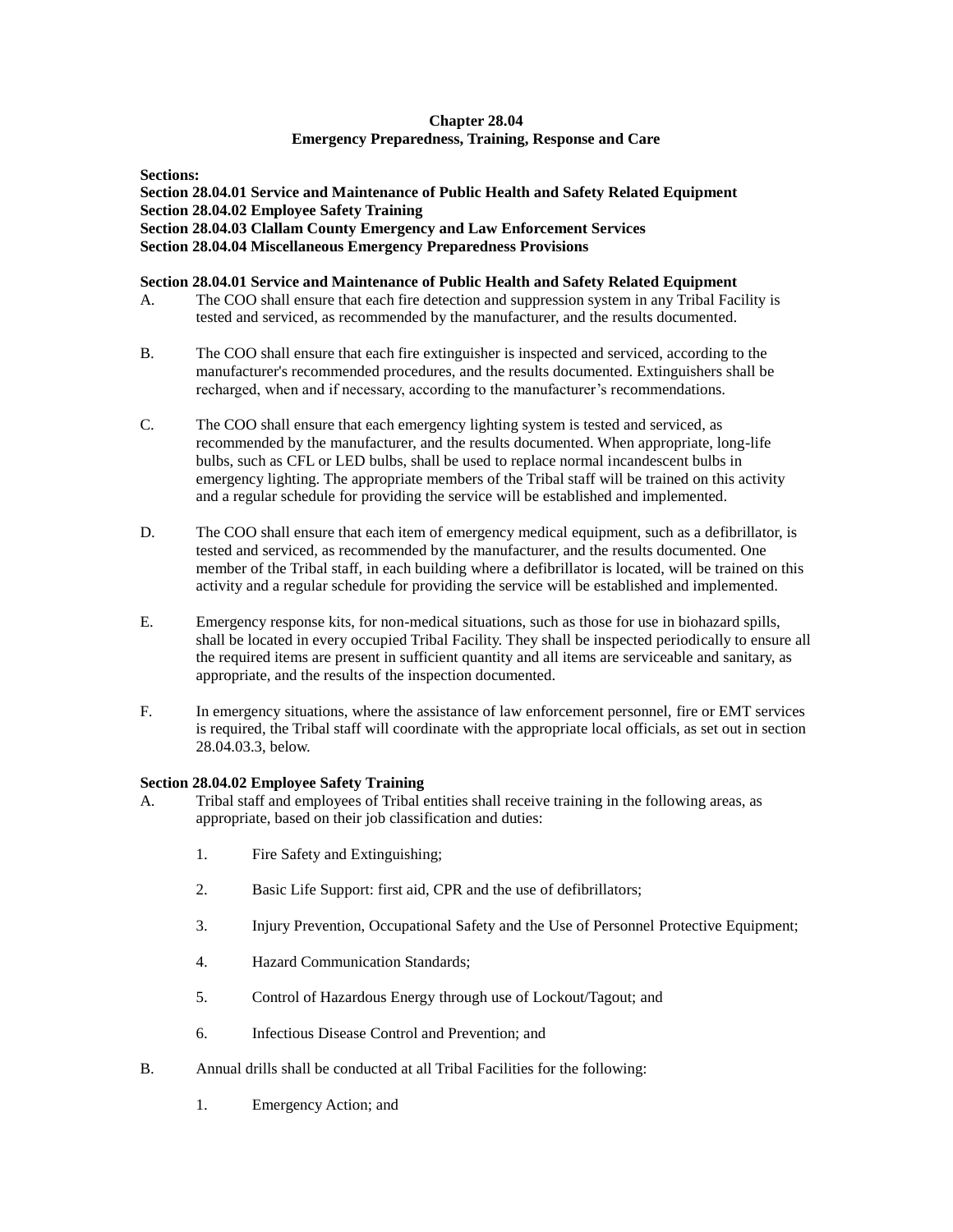2. Evacuation for Fires or Natural Disasters.

### **Section 28.04.03 Clallam County Emergency and Law Enforcement Services**

- A. Fire, rescue and EMT services are provided to the Tribe by the CCFD3 from their facilities on Tribal trust land located at Highway 101 and Sophus Road in Blyn, Washington and other facilities in the area.
- B. The CCFD3, as time permits, is available to provide inspection, advisory and training services to Tribal staff regarding emergency preparedness and fire protection. Tribal staff is encouraged to make use of these services to further enhance the public health and safety of Tribal citizens, staff and visitors.
- C. Law enforcement services are provided on all Tribal Land by the CCSO.

### **Section 28.04.04 Miscellaneous Emergency Preparedness Provisions**

- A. All emergency calls will be placed to 911.
- B. First aid kits appropriate for the ages served and the program size, will be maintained at each Tribal Facility and be made available on outings away from the site. Each kit must be accessible to Tribal staff members, but must be inaccessible to children. The contents of each first aid kit shall be maintained in accordance with recommendations of the American Red Cross, unless otherwise specified by the PHSC.
- C. In the event of a public health emergency, natural disaster, or related event, the Tribal Council, upon the request of the CEO, may temporarily grant command and control authority to federal, state or local officials for an initial period of ten (10) days. Any extension of such an order must be approved by the Tribal Council. Each such order shall include, at a minimum, the following:
	- 1. The name, title, organizational affiliation, address, phone number, fax number and email address of the official to whom the temporary grant of authority is to be made;
	- 2. The purpose of such grant;
	- 3. If the grant is being made pursuant to an existing interlocal agreement, such as the Mutual Aid Agreement, and if not, the terms of such commitment;
	- 4. Any provisions of the applicable state law which are being adopted as Tribal law for the duration of the grant;
	- 5. The contact person at the Tribe; and
	- 6. Any commitment of staff and/or resources being made by the Tribe.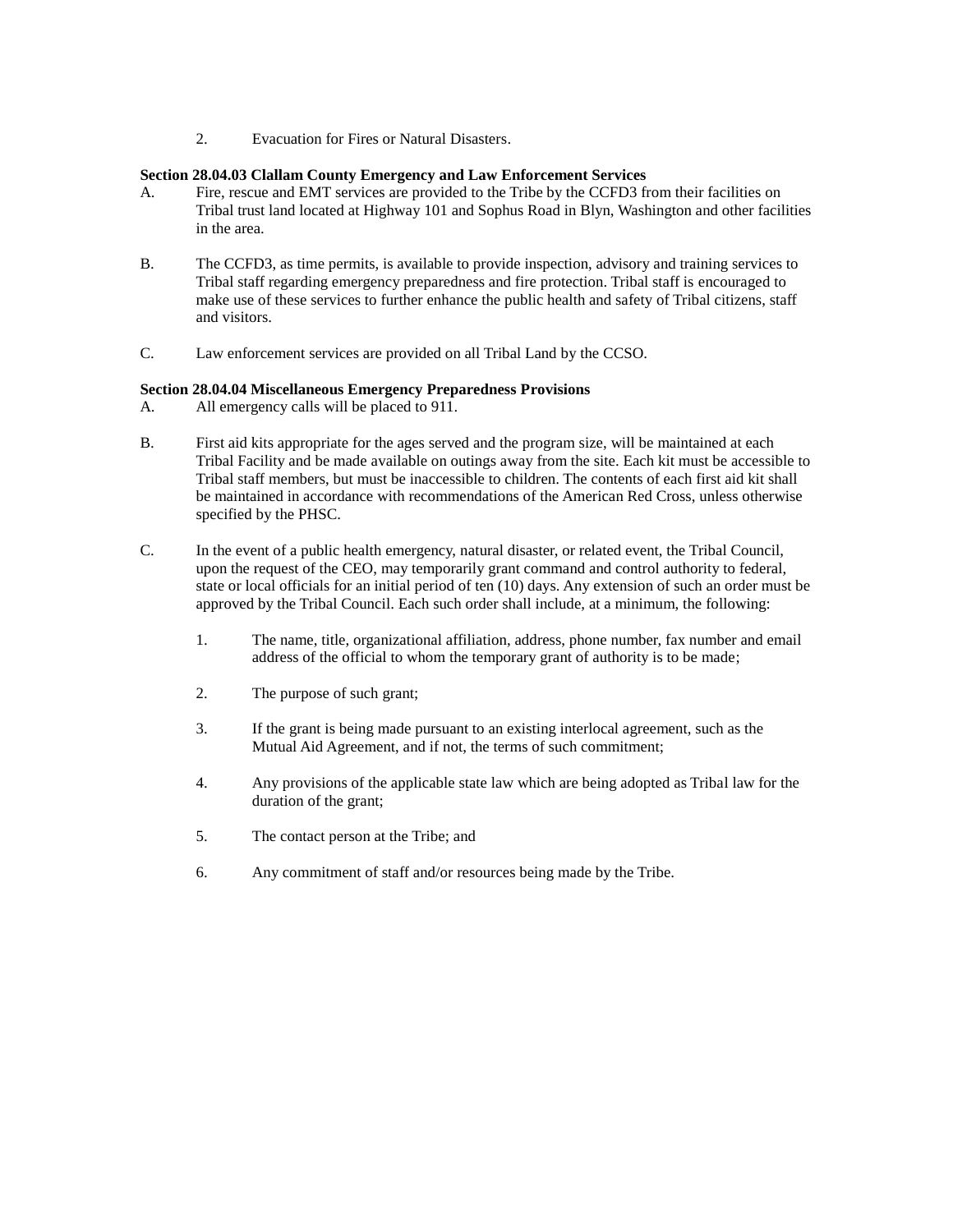### **Chapter 28.05 Control of Infectious Diseases and Vectors**

<span id="page-9-0"></span>**Sections: Section 28.05.01 Infectious Disease Control Section 28.05.02 Vector Control**

### **Section 28.05.01 Infectious Disease Control**

- A. The Tribal staff shall make a good faith effort to comply with the most current standards set by the Control of Communicable Disease Manual published by the American Public Health Association, and relevant Centers for Disease Control Guidelines.
- B. Tribal staff will follow universal precautions when responding to, and disinfecting after, incidents involving blood or potentially infectious body fluids.
- C. Tribal staff will be trained on infectious disease control and prevention and on the use of personal protective equipment and disinfection procedures in accordance with 29 CFR 1910.1030 Bloodborne Pathogens and 29 CFR 1910-135 Respiratory Protection.
- D. Tribal staff will insure that the PHSP contains a section on preventing bloodborne pathogen and airborne pathogen exposures and conducting appropriate post-exposure evaluations and follow-up, should an exposure occur. The section should contain, at a minimum, provisions dealing with the following:
	- 1. Job risk classifications, with potential exposure determinations by classification, which are reasonably anticipated to involve exposure to airborne, blood, body fluids, or other potentially infectious materials. This can include information from the Tribe's medical clinic bloodborne pathogens exposure control plan ("MC-BBP");
	- 2. Medical screening, when appropriate, for all potential responders. This can include procedures similar to those set out in the MC-BBP on post-exposure evaluations and follow-up procedures;
	- 3. The exposure control procedures, by job risk classifications;
	- 4. A list of available personal protective equipment, its location, and posted guidelines for its use;
	- 5. The education and training needs, by job risk classification;
	- 6. An annual review of needle stick and sharps' injuries (if any) to determine if protective equipment needs to be changed or training enhanced to protect workers;
	- 7. How labels and signs are to be used to communicate risks;
	- 8. How compliance with the PHSP section will be monitored; and
	- 9. How the PHSP will be reviewed periodically and be kept updated.
- E. Tribal Health Care Providers Licensed in Washington State (Physicians, PA-C, ARNP) will report Notifiable Conditions in a timely manner as specified by WAC 246-101. Reports will be on standard reporting forms and submitted by FAX, mail, or a secure electronic reporting system in compliance with the Health Insurance Portability and Accountability Act (HIPAA). Tribal health care providers with assist local health officials in identifying exposed contacts of a communicable disease, when necessary, and assure appropriate testing, treatment, or chemoprophylasis is carried out.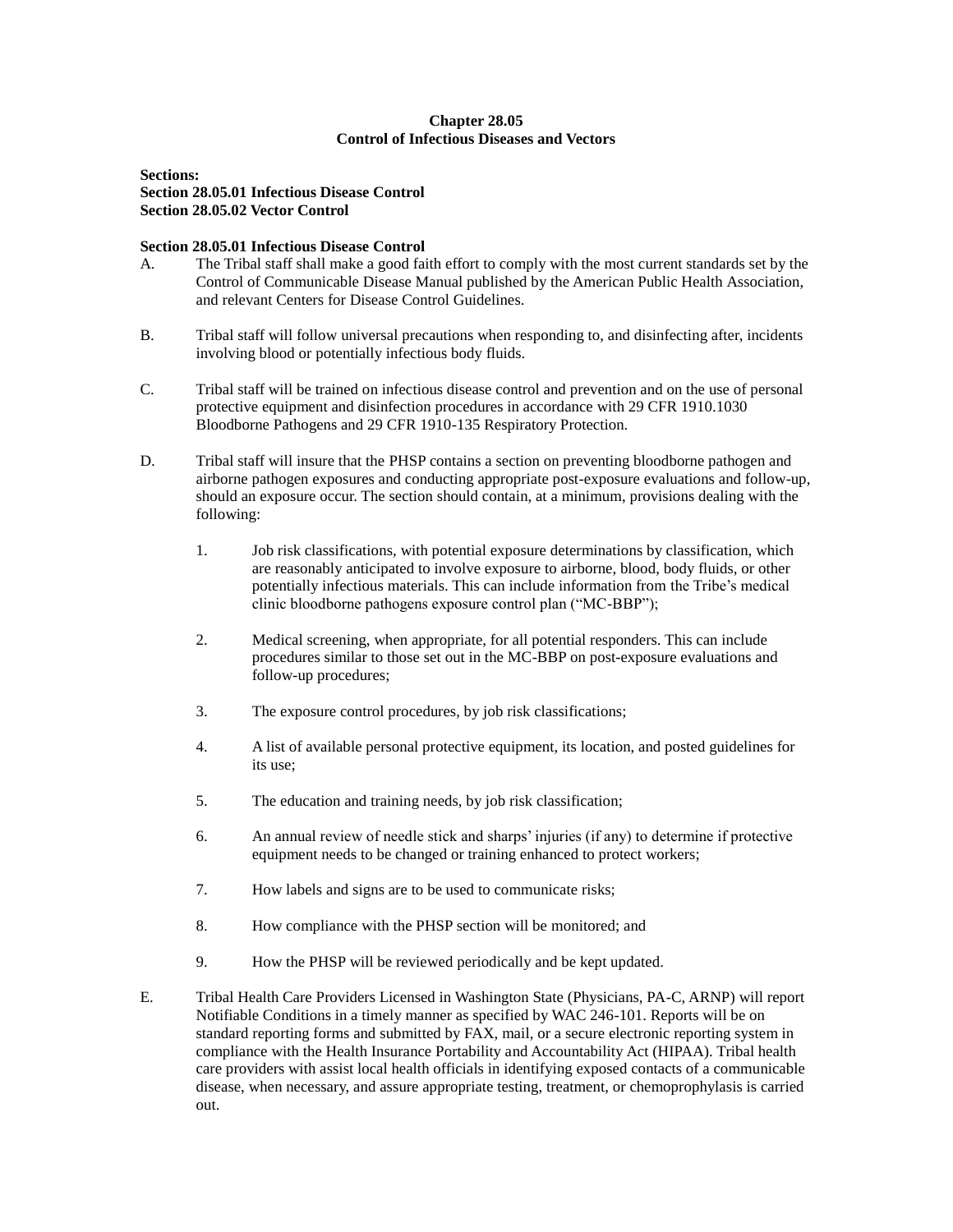#### **Section 28.05.02 Vector Control**

- A. Tribal staff will insure that all Tribal Facilities are free of insects, rodents or other pests that may constitute a public health hazard or are potential vectors for human diseases or animal diseases with the potential to cross the species barrier. As part of this effort, vendors may be retained to provide periodic applications of various control agents for pests, such as pesticides, fungicides, rodenticides, etc. ("Control Agents"), as appropriate. If any of the various Control Agents are labeled for home and garden use only, then they will be classified as "Unregulated Control Agents" which may be applied by appropriate members of the Tribal staff. If any of the Control Agents are not labeled for "Home and Garden Use Only," then they may only be applied, as set for the in Subsection 28.05.02.3, below, and will be referred to as "Regulated Control Agents."
- B. Regulated and Unregulated Control Agents are to be applied according to manufacturer's instructions.
- C. Any use of Regulated Control Agents shall be done or supervised by an individual certified by the State of Washington. The application of any Control Agents will be done in compliance with all provisions of the most recent editions of the FDA Food Code, Federal Insecticide, Fungicide, and Rodenticide Act, and 29 CFR 1910.1200 Hazard Communications Standard.
- D. All applications of Regulated Control Agents at Tribal Facilities are to be documented with records of contractual extermination services maintained at the Tribal offices, including the types and amounts of the Control Agents applied, the purpose for using the Control Agent, the date of application and who applied or supervised the application of the Control Agent.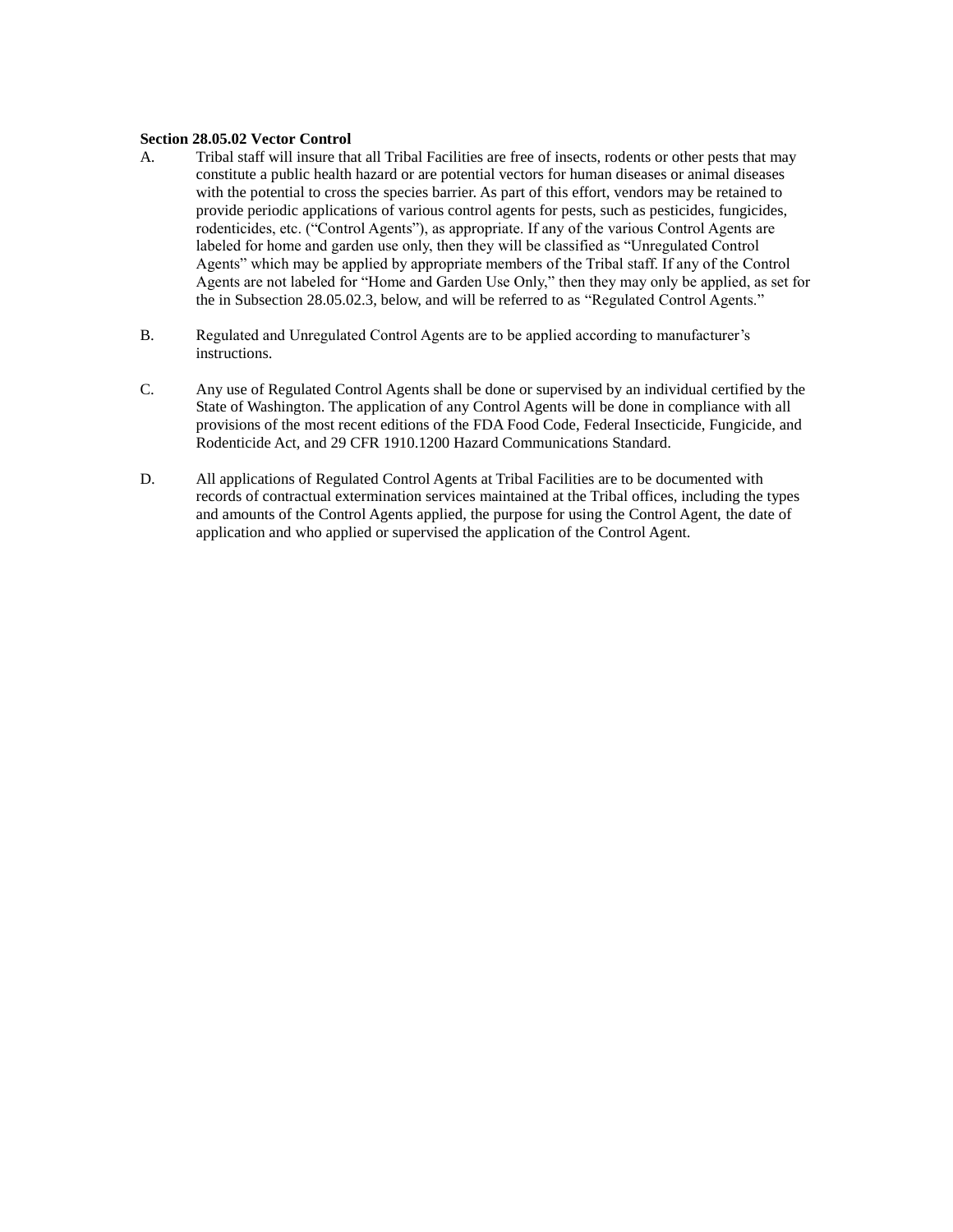## **Chapter 28.06 Handling Hazardous Materials**

<span id="page-11-0"></span>**Sections:**

**Section 28.06.01 Chemical Hazard Communication Section 28.06.02 Hazardous Materials Use, Handling and Storage Section 28.06.03 Hazardous Materials Emergency Response**

## **Section 28.06.01 Chemical Hazard Communication**

- A. If chemical products, other than consumer products, or unusually large quantities of consumer chemical products, are used or stored in Tribal Facilities, then Tribal staff will develop a Hazard Communication Program. The Hazard Communication Program will include: identification of responsible staff, a written Hazard Communication Program document, a list of all hazardous chemicals in a given Tribal Facility, material safety data sheets ("MSDS") for all hazardous chemicals present, specific labels on all hazardous chemicals, and employee information and training.
- B. In developing a Hazard Communication Program, the provisions of 29 CFR 1910.1200 Appendix E - Guidelines for Employer Compliance will be followed. Additionally, Tribal staff will follow the guidelines set out in OSHA Publication 3084 "Chemical Hazard Communication."

### **Section 28.06.02 Hazardous Materials Use, Handling and Storage**

- A. The use, handling and storage of hazardous materials shall be done in accordance with 29 CFR 1910 Subpart H - Hazardous Materials. All chemical products used or stored in Tribal Facilities shall be done in accordance with the manufacturer's labeled instructions or MSDS, as applicable.
- B. The PHSC may elect to review the MSDS and information on any hazardous or toxic materials prior to purchase for use by the Tribal staff and, whenever possible, request that a toxic substance be replaced with non-toxic substitute.
- C. Access to those areas in Tribal Facilities where hazardous materials are stored shall be restricted to authorized personnel. Doors will be labeled appropriately so emergency response teams can verify the presence of hazardous materials stored in each facility. Hazardous storage areas can include, but not be limited to, storage rooms, utility spaces and rooms, furnace rooms, janitor's closets, and attics.
- D. Hazardous or toxic substances are to be kept in a restricted location separate from medications and food.
- E. Fireworks will be stored and handled in accordance with the manufacturers' recommendations.

#### **Section 28.06.03 Hazardous Materials Emergency Response**

Emergency response to hazardous materials incidents shall be handled in accordance with the provisions of 27 CFR 1910.120 - Hazardous Waste Operations and Emergency Response and in cooperation with CCFD3 and the CCSO, as appropriate.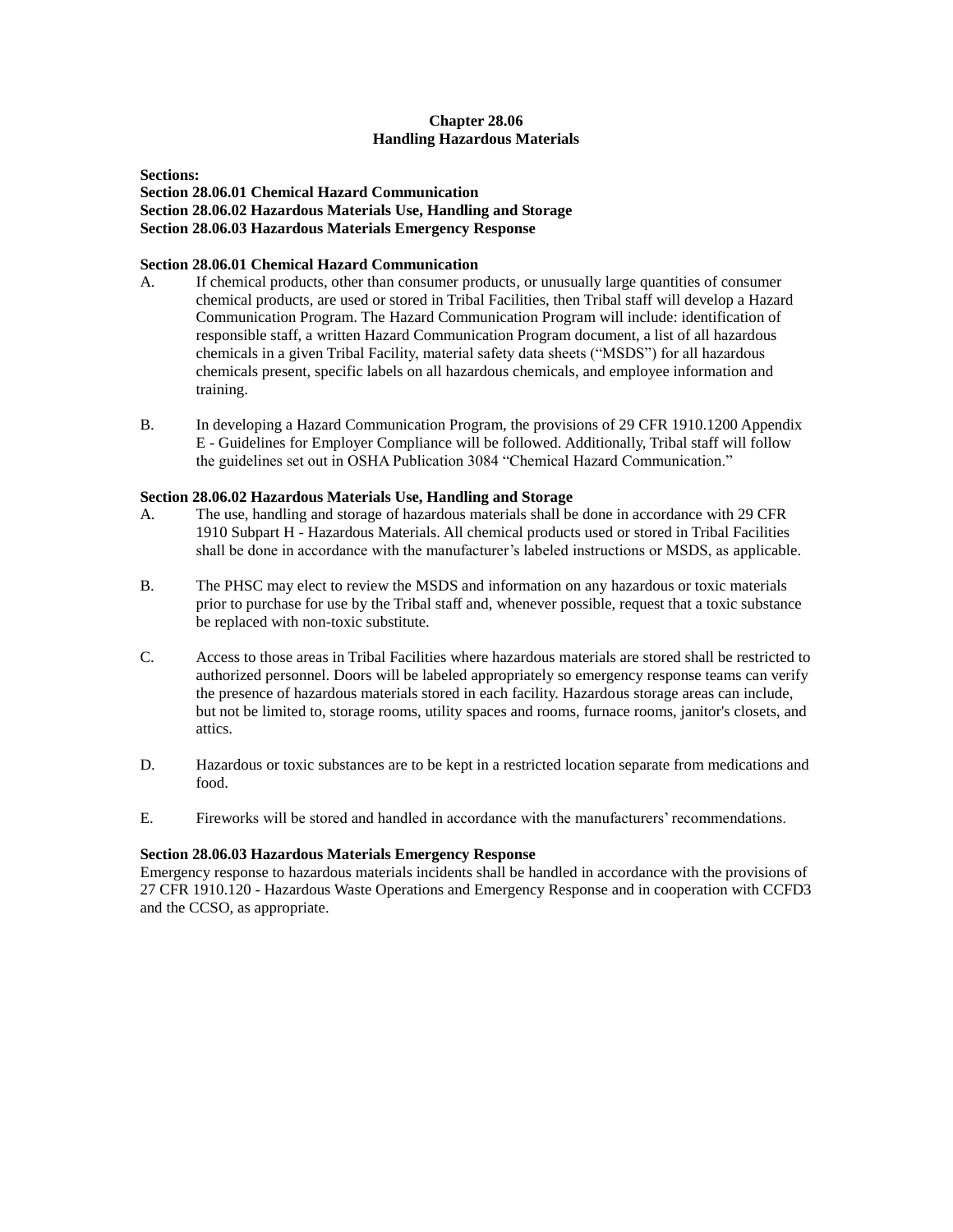## **Chapter 28.07 Injury Prevention, Occupational Safety and Personal Protective Equipment**

<span id="page-12-0"></span>**Sections:**

**Section 28.07.01 Injury Prevention and Safety Section 28.07.02 Personal Protective Equipment Section 28.07.03 General Environmental Controls**

### **Section 28.07.01 Injury Prevention and Safety**

- A. The Tribal staff is responsible for preparing and maintaining the PHSP which contains, along with the Tribe's General Operations Manual, written safety policies and procedures that include fire protection, fire detection, fire suppression, the use and storage of toxic and hazardous substances, safety, equipment inspection, injury prevention and emergency preparedness.
- B. The Tribal staff shall receive injury prevention and emergency response training appropriate to their job classifications and duties.
- C. Tribal staff will maintain records on all injuries that occur on Tribal Non-Fee Land. Records will be reviewed periodically to identify preventable injury trends and efforts will be made to address identified injury problems.

### **Section 28.07.02 Personal Protective Equipment**

The provisions of 29 CFR 1910 Subpart I - Personal Protective Equipment shall be followed by Tribal staff in determining which members of the staff are required to be provided personal protective equipment, and to the degree necessary after such determination is made, the required personal protective equipment will be provided.

### **Section 28.07.03 General Environmental Controls**

The provisions of 29 CFR 1910 Subpart J - General Environmental Controls shall be followed by Tribal staff in determining when such controls are needed and when such a determination is made, insuring those controls are implemented.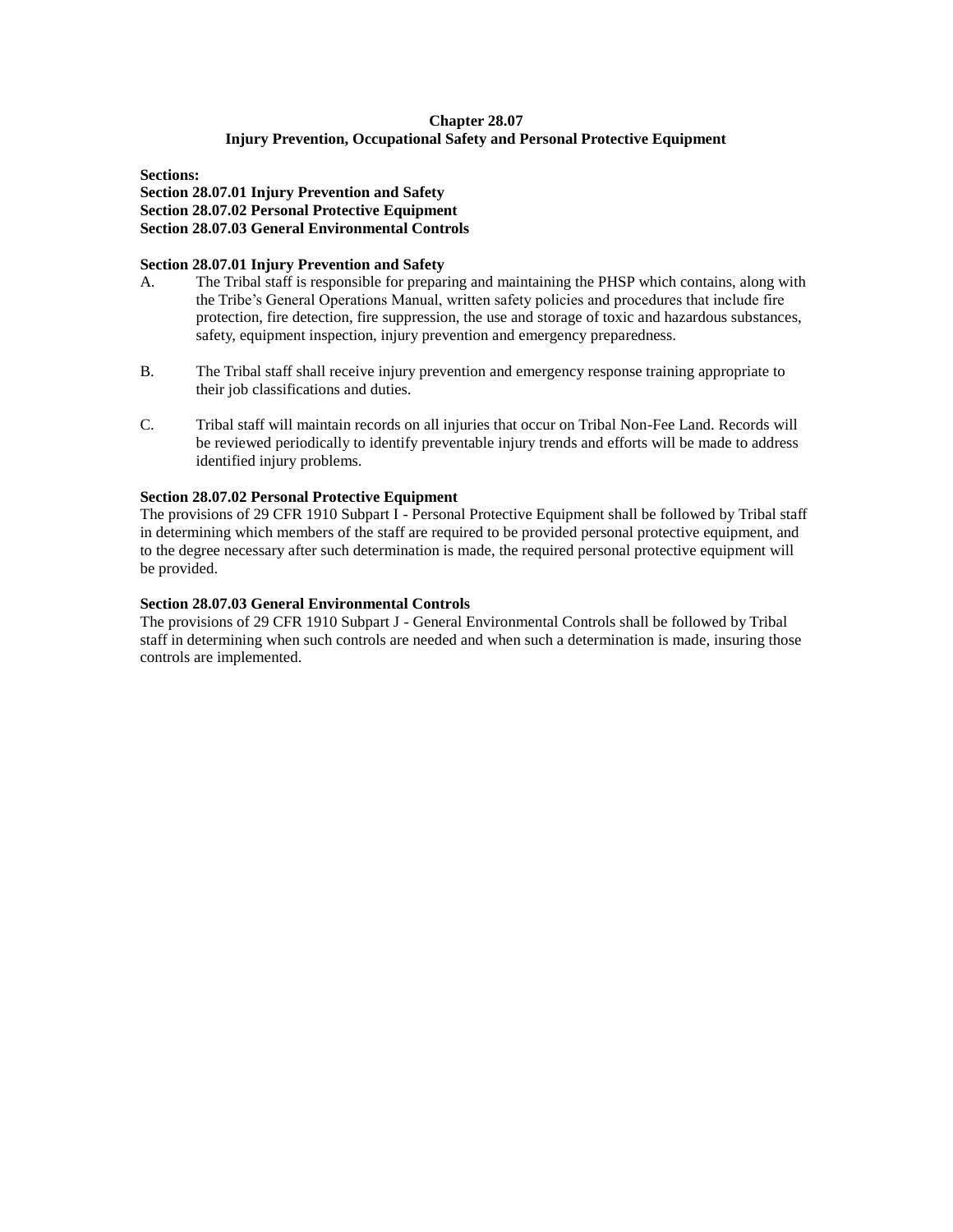## **Chapter 28.08 Commercial Diving Operations**

<span id="page-13-0"></span>**Sections: Section 28.08.01Commercial Diving Operations – Federal Standards Section 28.08.02 Commercial Diving Operations – Washington State Standards Section 28.08.03 Commercial Diving Operations – Tribal Standards Section 28.08.04 Conflict in Standards**

### **Section 28.08.01 Commercial Diving Operations – Federal Standards**

Diving operations conducted on or off Tribal Non-Fee Land shall be conducted according to the provisions of 29 CFR 1910 Subpart T - Commercial Diving Operations.

### **Section 28.08.02 Commercial Diving Operations – Washington State Standards**

If, at any time, the commercial diving operations being conducted by licensed Tribal commercial fishers fall under the jurisdiction of the State of Washington, then the relevant provisions of the RCW and WAC will be complied with by those fishers.

#### **Section 28.08.03 Commercial Diving Operations – Tribal Standards**

Diving operations conducted by licensed Tribal commercial fishers on or off Tribal Non-Fee land shall be conducted in such a manner as to meet the requirements set out in Title 6 – Fishing Code of the Tribal Code.

### **Section 28.08.04 Conflict in Standards**

If a conflict arises among any of the standards set out in Section 28.08.01, 28.08.02 or 28.08.03, the stricter standards shall apply.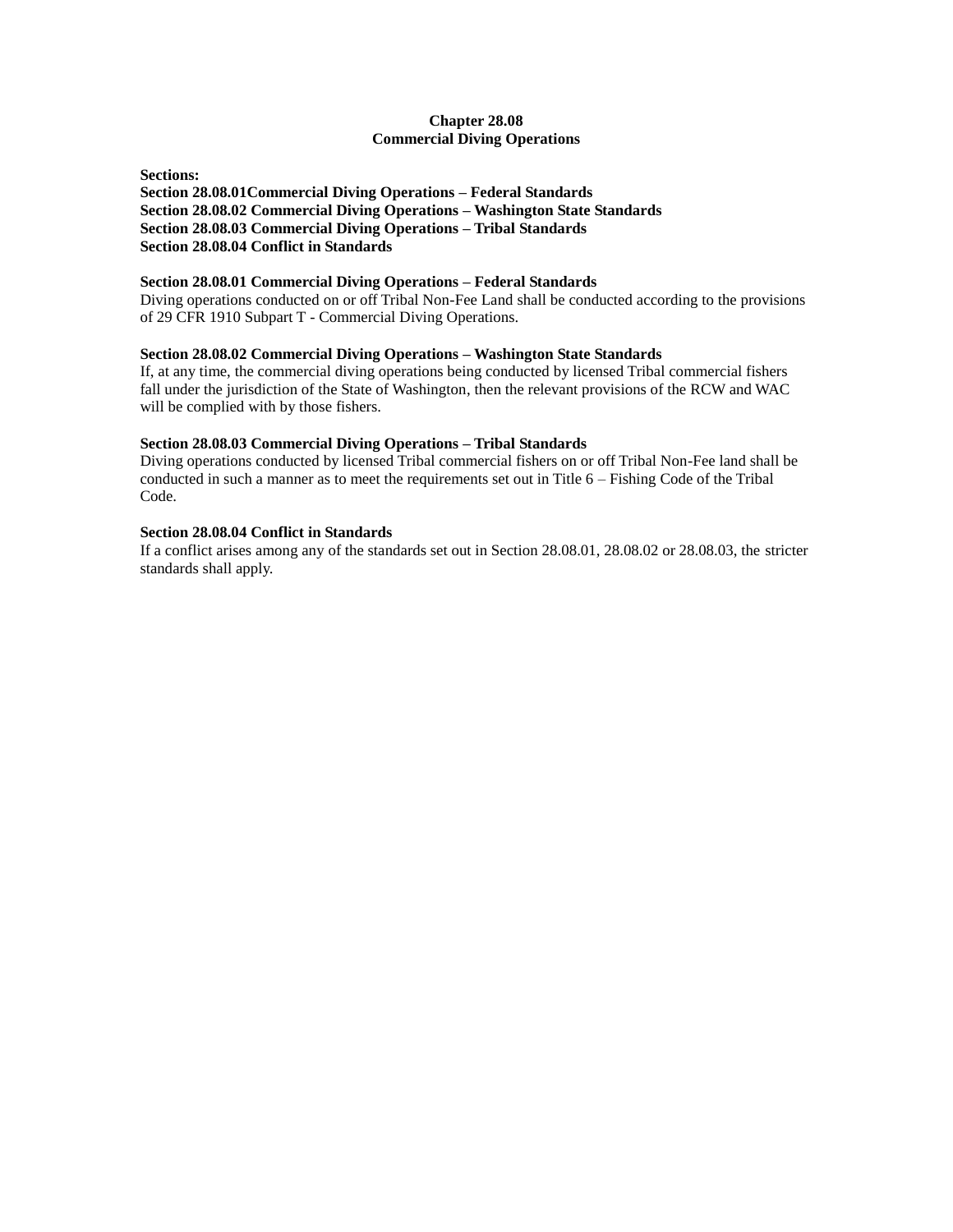## **Chapter 28.09 Emergency Medical Care**

<span id="page-14-0"></span>**Sections: Section 28.09.01 Emergency Medical Care Section 28.09.02 First Responders**

### **Section 28.09.01 Emergency Medical Care**

- A. Tribal staff shall insure the PHSP sets forth processes and procedures for responding to medical emergencies.
- B. Emergency medical kits, designed for care of injuries and Basic Life Support, shall be placed in the Tribal medical and dental clinics. The kits shall be inspected periodically by designated members of the staff of each clinic to insure all required items are present in sufficient quantity and all items are serviceable and sanitary, as appropriate.

### **Section 28.09.02 First Responders**

The CCFD3 and the CCSO will be the designated first responders, in case of an emergency, to Tribal Facilities.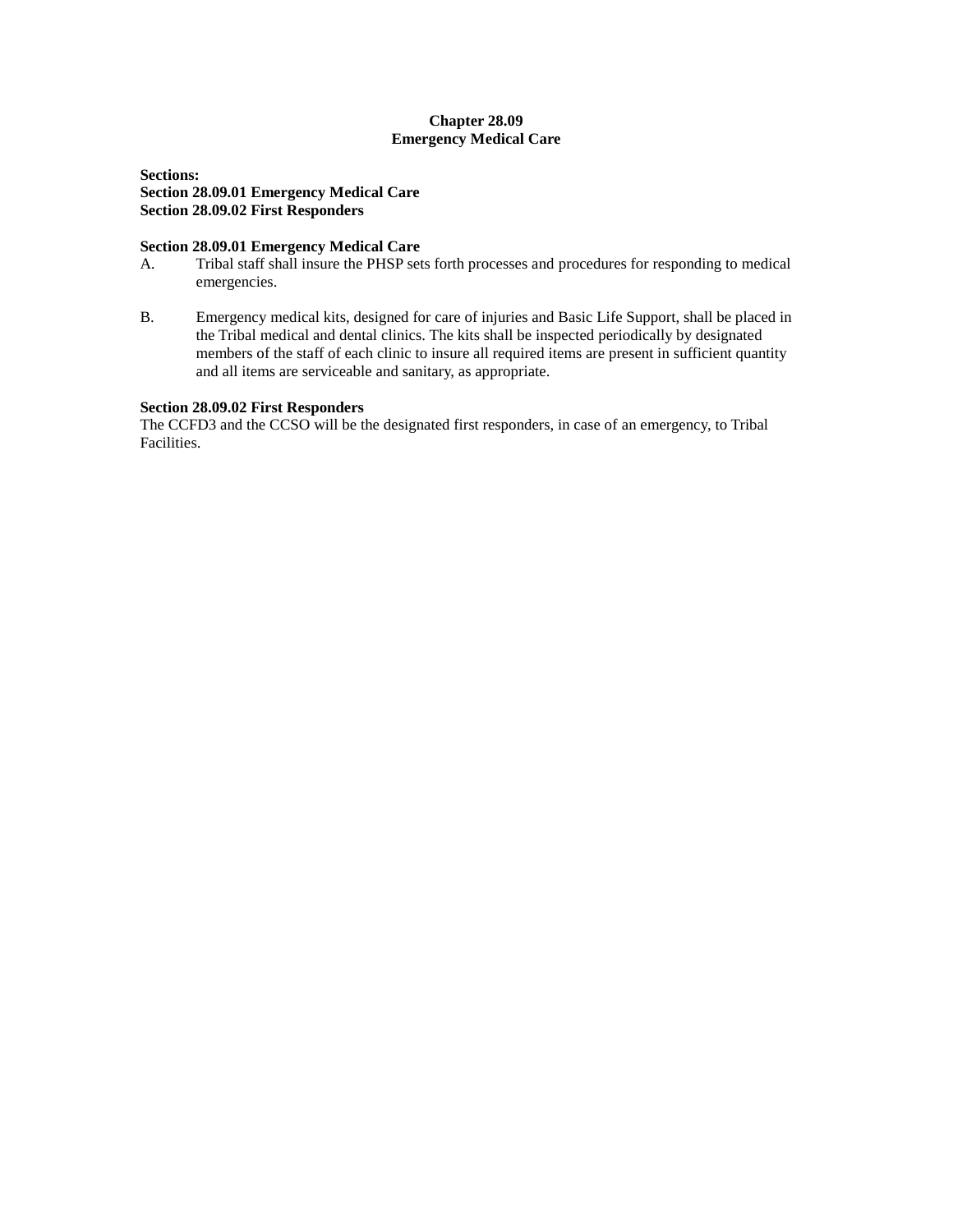## **Chapter 28.10 Vehicle Operation**

<span id="page-15-0"></span>**Sections: Section 28.10.01 Vehicle Operation**

#### **Section 28.10.01 Vehicle Operation**

The COO shall verify that all operators of Tribal vehicles are of driving age in the State of Washington and have a valid, current Washington State driver's license. Employees or interns 16 years of age and under may not drive Tribally owned or leased motor vehicles on public roads as part of their jobs, even if they possess a valid driver's license. Employees/interns 17 years of age may drive cars and small trucks on public roads as part of their jobs only in limited circumstances as outlined in the Tribal Operations Manual.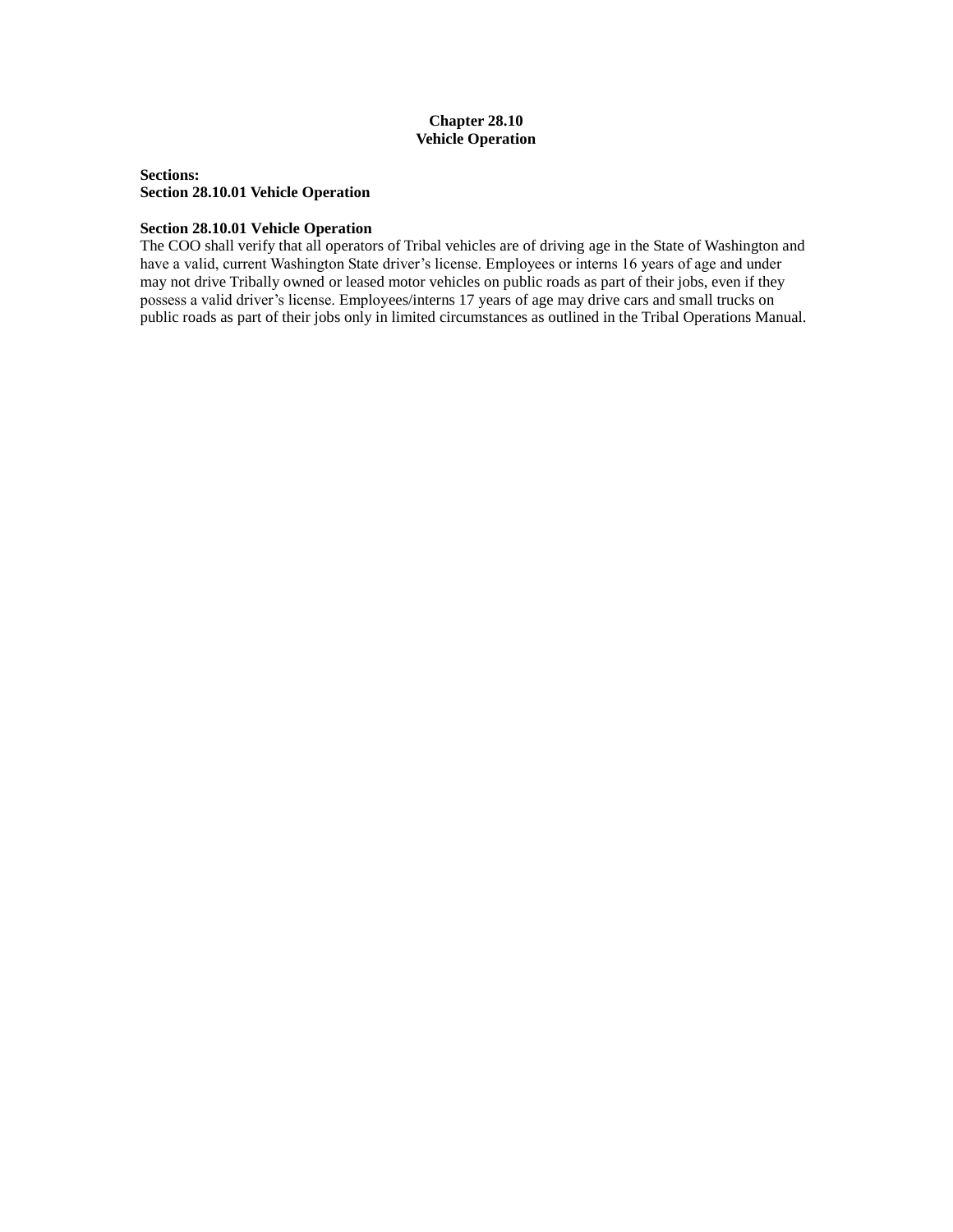## **Chapter 28.11 Public Health and Safety Plans**

## <span id="page-16-0"></span>**Sections: Section 28.11.01 Plan Requirements Section 28.11.02 Training and Education in Public Health and Safety**

#### **Section 28.11.01 Plan Requirements**

The Tribal government and each Tribal entity shall develop and implement its own Public Health and Safety Plan ("PHSP") appropriate to its operations and risks.

## **Section 28.11.02 Training and Education in Public Health and Safety**

The Tribal government and each Tribal entity shall be responsible for establishing and implementing a program, set out in its PHSP, to educate and train its employees in health and safety issues, as appropriate to its operations and in compliance with applicable laws and regulations.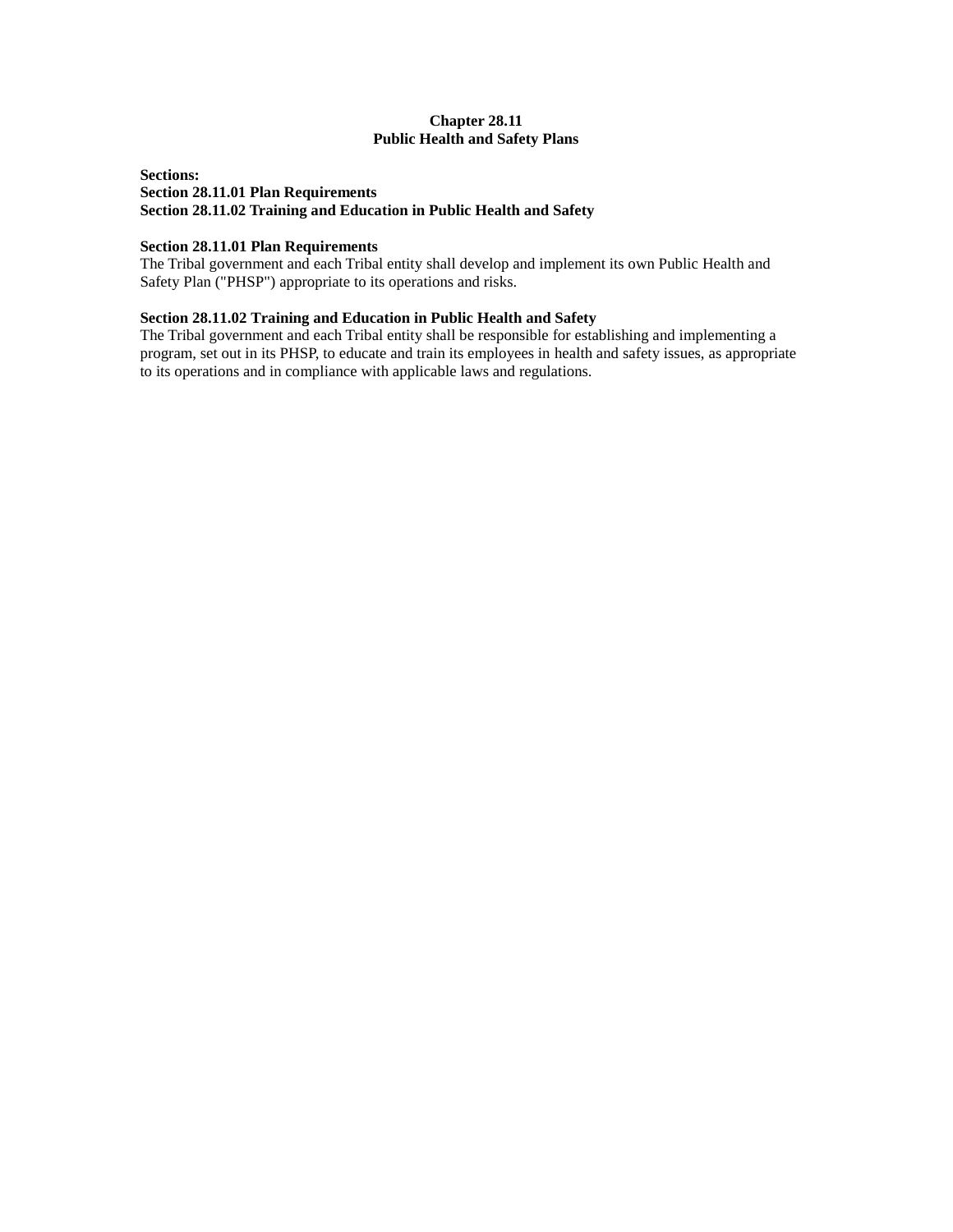## **Chapter 28.12 Miscellaneous Provisions**

<span id="page-17-0"></span>**Sections: Section 28.12.01 Good Samaritan Immunity; Exceptions Section 28.12.02 Notice Section 28.12.03 Construction and Severability Section 28.12.04 Tribal Sovereign Immunity and Jurisdiction Preserved Section 28.12.05 Effective date**

## **Section 28.12.01 Good Samaritan Immunity; Exceptions**

- A. Any person, including but not limited to a volunteer provider of emergency or medical services, who without compensation or the expectation of compensation renders emergency care at the scene of an emergency or who participates in transporting, not for compensation, from there an injured person or persons for emergency medical treatment shall not be liable for civil damages resulting from any act or omission in the rendering of such emergency care or in transporting such persons, other than for acts or omissions constituting gross negligence or willful or wanton misconduct.
- B. Any person rendering emergency care during the course of regular employment and receiving compensation or expecting to receive compensation for rendering such care is excluded from the protection of this section.
- C. For the purposes of this section, the following words and phrases shall have the following meanings unless the context clearly requires otherwise:
	- 1. "Compensation" has its ordinary meaning but does not include nominal payments, reimbursement for expenses, or pension benefits;
	- 2. "Emergency care" means care, first aid, treatment, or assistance rendered to the injured person in need of immediate medical attention and includes providing or arranging for further medical treatment or care for the injured person. Except with respect to the injured person or persons being transported for further medical treatment or care, the immunity granted by this section does not apply to the negligent operation of any motor vehicle; and
	- 3. "Scene of an emergency" means the scene of an accident or other sudden or unexpected event or combination or circumstances which calls for immediate action other than in a hospital, doctor's office, or other place where qualified medical personnel practice or are employed.

#### **Section 28.12.02 Notice**

Whenever notice is required under this Title, it shall be deemed given when personally delivered or deposited in the U.S. Mail with proper postage affixed thereto and addressed to the party to whom the notice is given as provided in an official statement of a party's address on file with the Tribe.

#### **Section 28.12.03 Construction and Severability**

- A. This Title is exempted from the rule of strict construction, and shall be liberally construed to give full effect to the objectives and purposes for which it was enacted.
- B. If any section of this Title, or its application to any person or entity or circumstance, is held invalid, the remainder of the Title, or the application of the provision to other persons or entities or circumstances, shall not be affected and shall remain in full force and effect.

#### **Section 28.12.04 Tribal Sovereign Immunity and Jurisdiction Preserved**

Nothing in this Title shall be construed as a waiver of the sovereign immunity of the Tribe. Nothing in this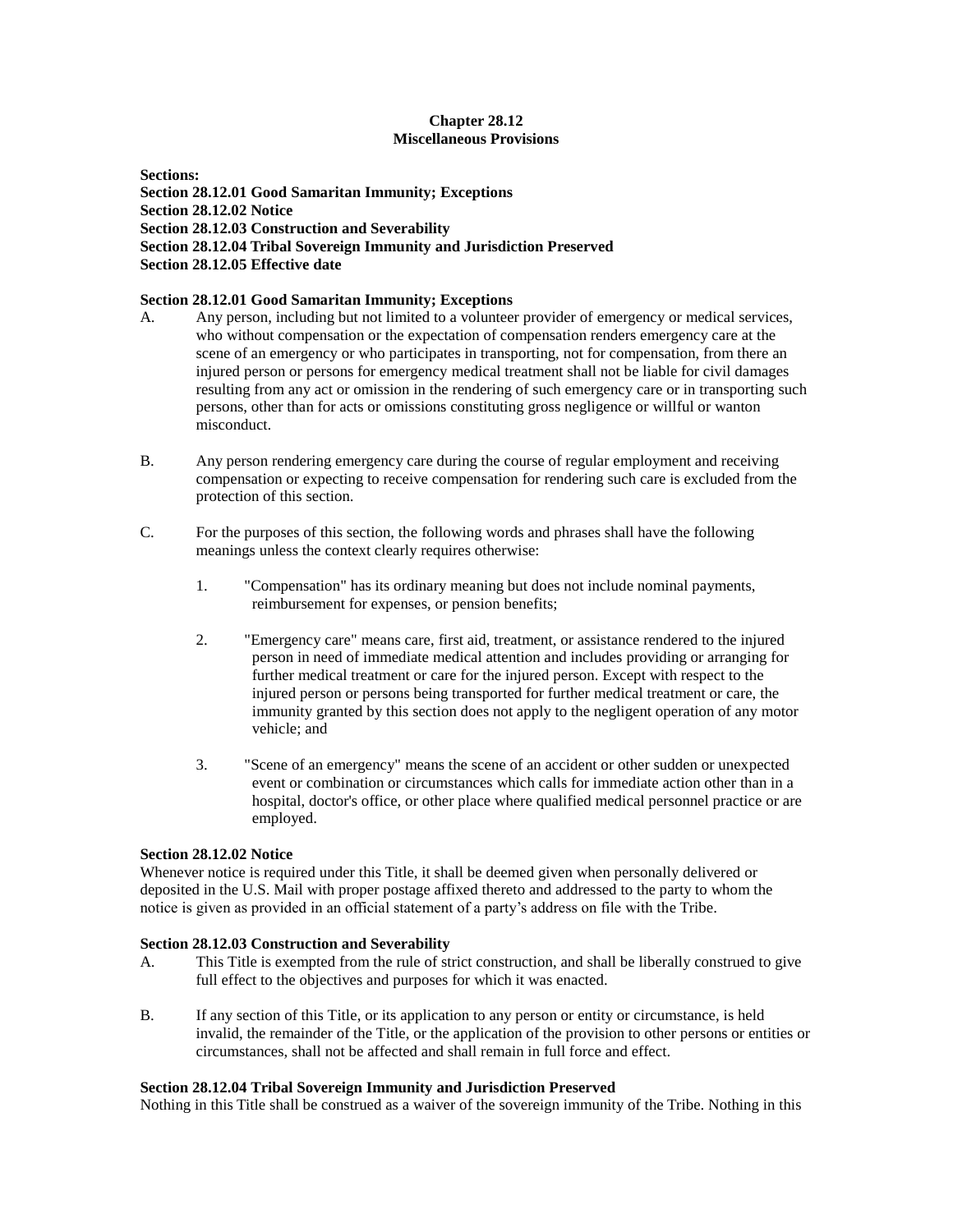Title shall be construed as a grant of jurisdiction to the United States or to a State or local government or to another tribal government.

# **Section 28.12.05 Effective date**

This Title shall become effective ten (10) days after its approval by the Tribal Council.